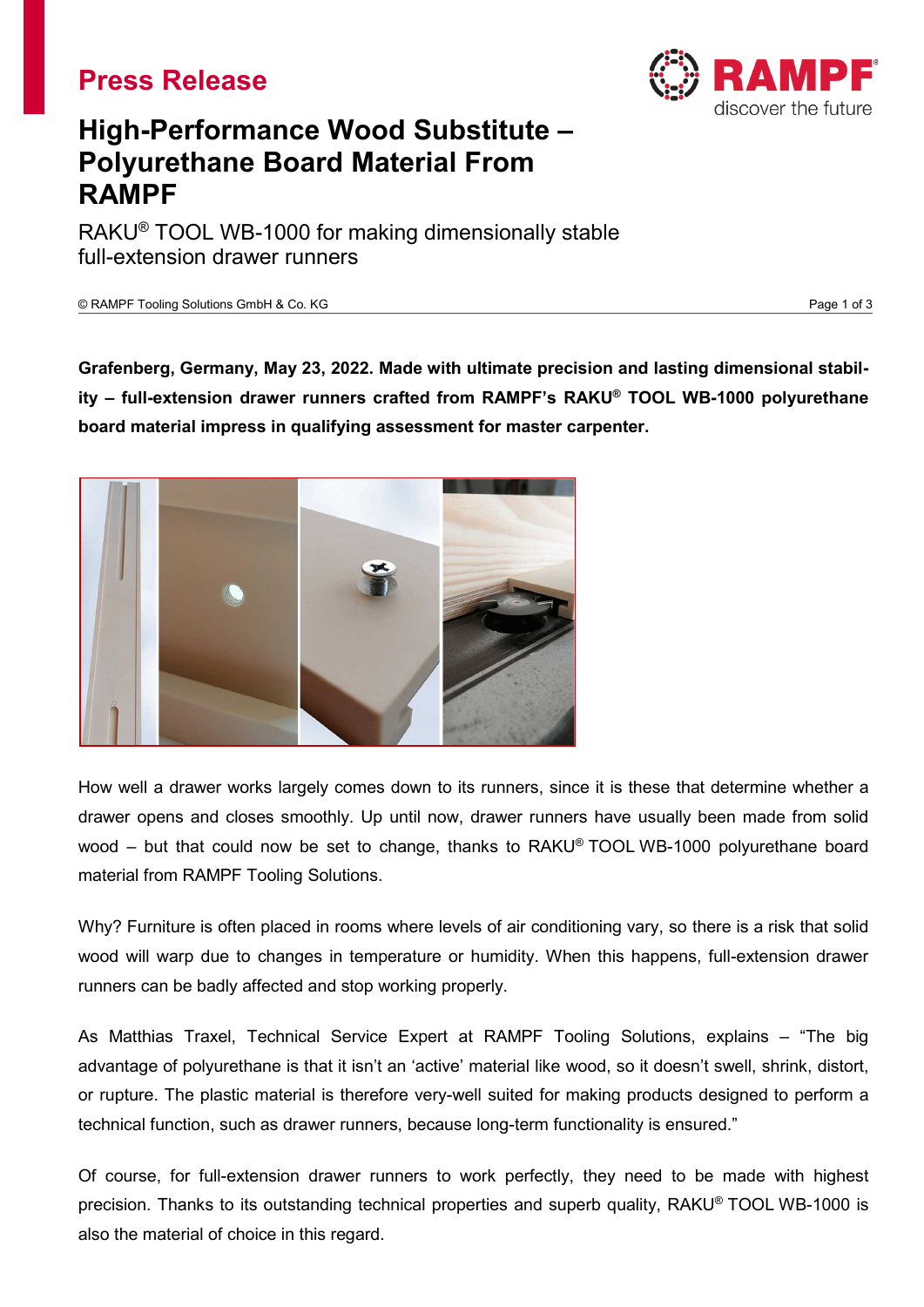## **Press Release**

**High-Performance Wood Substitute – Polyurethane Board Material From RAMPF**

RAKU® TOOL WB-1000 for making dimensionally stable full-extension drawer runners

© RAMPF Tooling Solutions GmbH & Co. KG Page 2 of 3

discover the future

The advantages at a glance:

- > Excellent machinability with carpentry tools
- > Easy sawing, milling, drilling, grinding, and surface treatment with lacquer
- > Very good sliding properties thanks to the smooth, dense, and fine surface
- > In contrast to full extension slides made of solid wood, board material does not have to be treated with additional lubricants to make handling easier
- > Very good dimensional stability, no distortion, no shrinkage, good edge strength
- > Moisture resistant



Master carpenter Jonas Gessner gave an impressive demonstration of just how suitable RAKU® TOOL WB-1000 is for making full-extension drawer runners, when he used the high-performance material in his qualifying assessment – "I came across the board material at a RAMPF Tooling Solutions seminar. That's when I decided to make my full-extension drawer runners out of RAKU® TOOL WB-1000 instead of using solid wood as carpenters normally do. A full-extension drawer runner needs to be made with the utmost precision to ensure it works properly, has all the necessary technical properties, and meets the desired quality standards. The polyurethane board material is the best way to achieve this precision."